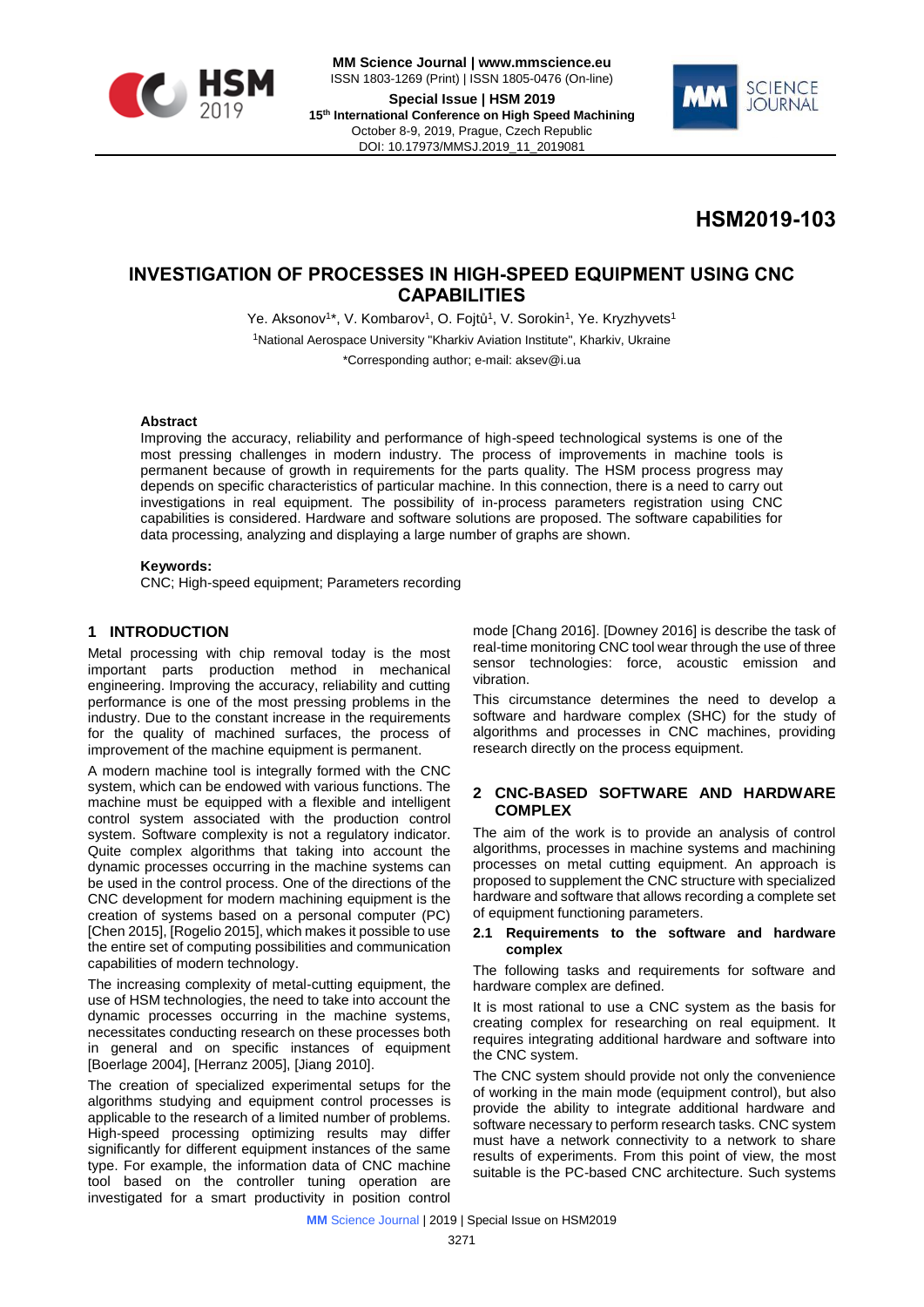provide flexible interface and allow using local and global networks connections.

At the application layer the number and composition of application sections, which are called a control tasks [Sosonkin 2005], determine the CNC system architecture. Such tasks include geometrical (servo drives control); logical (electro-automatic control); technological (maintenance or optimization of the technological process parameters); dispatching (control of other tasks at the application level); terminal (dialogue with the operator, system states displaying, NC programs editing and verification); communication (information exchange with the enterprise management system). The SHC must ensure the possibility to receive and save information about the performance of the algorithms and all above tasks. The software should provide the ability to display, analyze and process a large number of registered parameters.

At creating the PC-based CNC system, it is necessary to consider the specificity of real-time mode implementation. The real-time term implies that the behavior of the computing system is predictable and the time that spended on a particular procedure does not exceed a predetermined limit [Sosonkin 2005]. This means that a computer system can use time to perform the same action, the duration of which depends on various circumstances, but time is limited. The SHC for investigation of algorithms and processes should provide the ability to measure the actual duration of the processes occurring in the control system. For these purposes, an independent high-precision hardware real-time counter should be implemented.

The CNC system controls a large number of parameters, but in order to analyze a technological process or other processes occurring in equipment, it may be necessary to register various signals and data from external devices. To facilitate data analysis, it is necessary to be able to manage the data receiving by external measuring devices synchronously with internal data receiving. The process of collecting and recording data is carried out parallel with the equipment control process and should not affect it.

A SHC has been developed, that can be operated as part of various types of equipment.

#### **2.2 Hardware**

The hardware of the complex is a two-level CNC system, in which tasks control is distributed between two PCs (Fig. 1). Communication between PCs build on industrial IoT technology.

Operator panel unit contains a PC, which operates by the Windows operation system.

The real-time unit contains a CPU module and FPGAbased specialized modules connected to the internal bus: discrete signal input-output modules, motor controllers, feedback modules. Reliability, safety and fault tolerance of this modules and all hardware is provided by methods based on using of specialized analysis techniques [Kharchenko 2014].

Separation of tasks between levels of the control system ensures maximum efficiency and 1000…2500 Hz frequency of the control cycle.

Using a PC as CPU module allows simultaneously provide eight-axis control, register the required number of parameters and process the data of additional devices, which are connected to the complex.



*Fig. 1: CNC hardware structure including subsystem "Investigation of processes".*

The data exchange between the specialized modules and the CPU module provide the high performance and reliability, which is best suited for record a large amount of external signals and internal CNC variables.

The SHC hardware in addition to CNC hardware including special ADC modules and external device interfaces.

Thus, any machine tool or process technological equipment, which is supplied a CNC with specialized hardware expansion can be considered as a research facility. Conducting a technological experiment on a real machine, and not on experimental setup, allows to obtain the most reliable and valuable results.

#### **2.3 Software**

The SHC software distributed according to hardware structure. Windows PC performs terminal, communication and, partially, technological control tasks. The real-time unit operates under a real-time OS and provides dispatching, geometric, logical and technological tasks.

All processes, performed in the real-time unit are controlled by commands, generated by the Windows PC and transmitted by the communication network.

The real-time unit software (Fig. 2) consists of two equivalent subsystems: "equipment control" part and "process investigation" part. "Control core" carried out control of all parts via commands sent over the virtual network. Control of each machine tool units implemented through software "logic devices". "Logic devices" are grouped to "virtual controllers". Data exchange between virtual controllers and physical interfaces implemented via the address space transformation.

The software contains a "data storage management" module that collects data and stores it in "data storage". Various signals and data from all CNC modules and controllers, external devices and internal parameter values can be registered to "data storage". The "data storage management" module provides two parameters registration modes: manual and emergency.

In the manual mode initialization and completion of data storage is performed by the operator inputted commands and transmitted from the operator panel unit to the real-time unit or contained in NC program.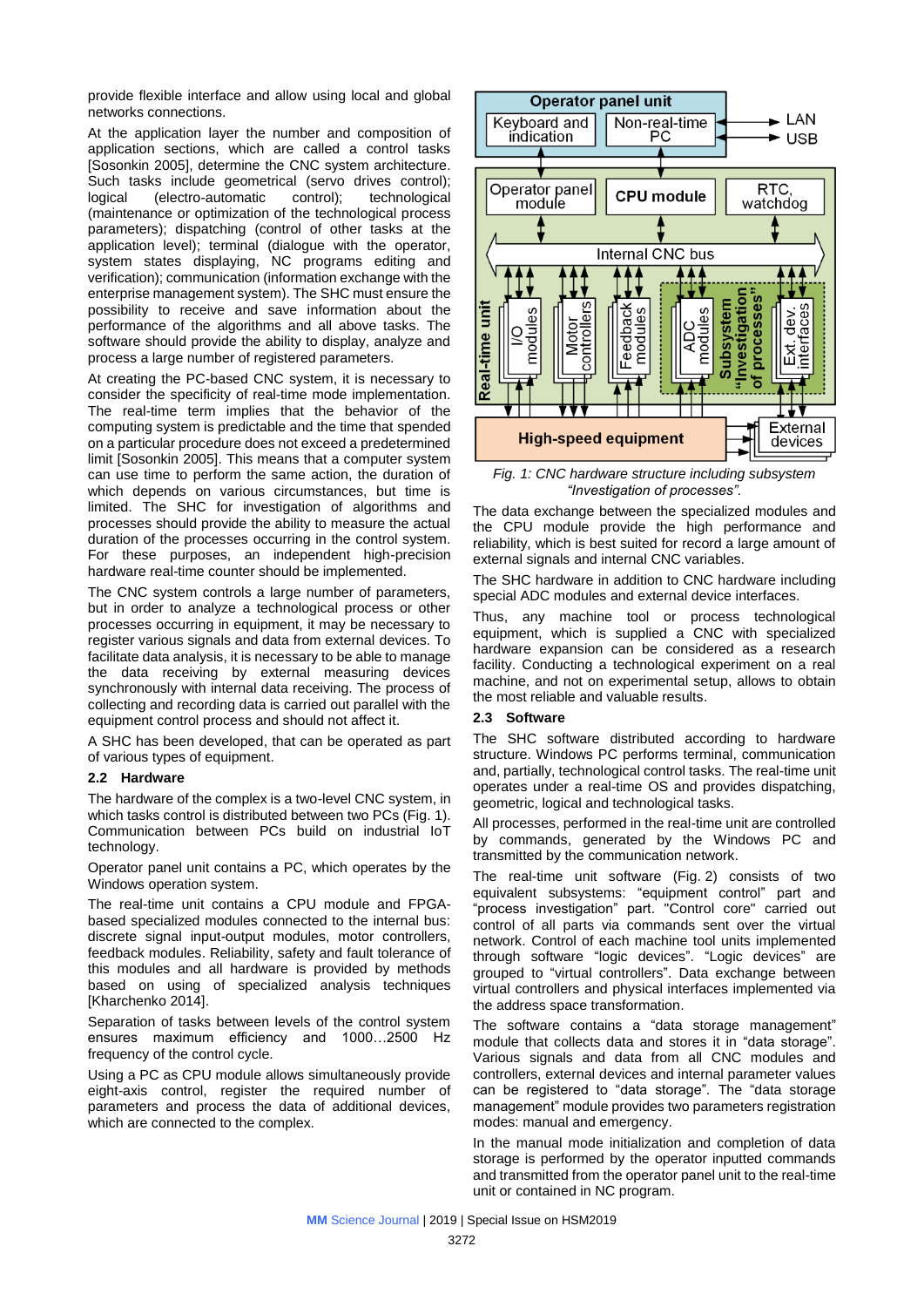

*Fig. 2: CNC real-time unit software structure.*

Data registration is performed at each system cycle. Data registration duration is about one minute. Up to 300 variables can be registered for each controlled axis. The data set is determined by the system configuration. The specific data set stored in a specific experiment is described in the file header. It helps for subsequent data processing of different hardware configurations. This mode is useful for study of algorithms and various processes of investigated equipment.

Emergency mode is used for data saving in case of detection errors in equipment control processes, such as failures of axis drives, spindle, hydraulic or other critical systems. CNC is switched off the machine tool power supply and start process of saving registered data to file. The file contains the operation data, received for one minute before a fault and few seconds after it. This file is used to debug the control algorithms and fault diagnostics. Experimental data processing software (Fig. 3) allows visualizing large number of registered parameters, performing mathematical operations, extremum detection, data transform, such as time domain to frequency domain conversion, filtering etc. There is a possibility to export the data for further processing in external software.



*Fig. 3: Experimental data processing software.*

#### **3 INVESTIGATION OF ALGORITHMS AND PROCESSES**

The SHC allows to get information about any data into the CNC system and to carry out the registration technological process data and equipment processes; allows investigating and optimizing of CNC algorithms for all control tasks.

Consider a few examples of the SHC using.

#### **3.1 Investigation of the equipment functioning**

The developed SHC allows investigating the functioning of the equipment during its operation. To do this, it is possible to save the parameters automatically when an error occurs or by operator command at any time.

#### *Analysis of the causes of equipment failure*

Fig. 4 shows a simple example of the analysis of the emergency parameters registration data file, which was saved when equipment was switched off due to an error. This file contains the values of 534 CNC system variables for 25,000 control cycles.

In the position A it can be seen that the Z coordinate error signal goes from state 0 to state 8, which means the excess of the allowable position error. For 221 cycles up to this point the operator has selected the "coordinate Z manual movement" command (pos. B), after which the logical device "Z coordinate" issued manual control command (pos. C) and increasing speed signal (pos. D) is formed. This increases the value of position mismatch (pos. E). The "Feedback module" is operating normally and does not detect any encoder error signals. The Z coordinate drive does not report an error too. Therefore, it can be assumed that the error in this case is caused by incorrect configuration of the position controller parameters. When error exceeds an allowable value, the error signal goes to the appropriate state (pos. A), the logic device "Z coordinate" goes into the "off" state (pos. F), the logic unit "Power Supply" starts procedure of emergency stop of equipment (pos. G). The Z coordinate drive receives a logical zero of "enable control" signal (pos. H) an "equipment shutdown" signal is set (pos. I), the drive power is switched off (pos. J). Through 514 cycles after the error is detected, the "coordinate Z manual movement" command of is disabled – operator deselect command on the keyboard.



*Fig. 4: An example of the emergency data file analysis.*

**MM** Science Journal | 2019 | Special Issue on HSM2019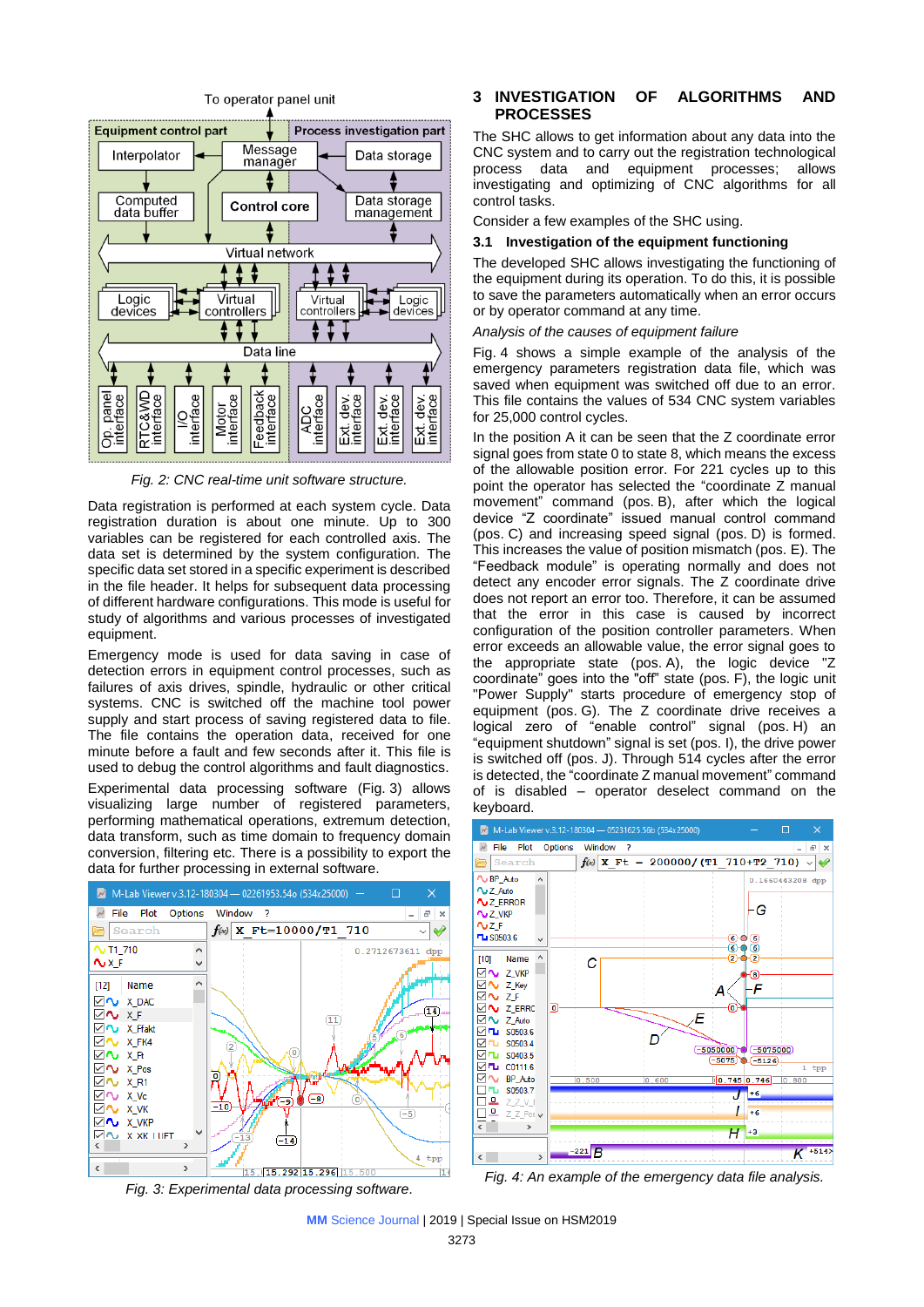This example demonstrates the ability to fully track the time sequence of all events occurring before and after the moment of error detection. The values of all SHC variables and the equipment state are available for research, which makes it possible to track the interaction of software with equipment, to identify the cause of the error. Similarly, using the developed CNC software and hardware, various situations arising in the equipment can be analyzed, which greatly simplifies the troubleshooting process and minimizes equipment downtime.

#### *Analysis of axis movement errors*

At experimental study of contouring accuracy for CNC machines is an important opportunity to analyze changes in the kinematic parameters of the tested equipment organs [Conway 2013], [Schraeder 2014]. Fig. 5 shows an example of changes in control signals, motion parameters and the following error of X axis of machine tool arising during circular interpolation execution.





The velocity error X\_dV is the value of distortion of the actual velocity X\_FT relative to the command velocity X\_V. This distortion is the cause of the following error  $X$  F deviation of the actual position from the command position X Xk. Graph X DAC shows the change of the control code transmitted to the servo drive. There is a correlation between the velocity error X\_dV and the specified acceleration X\_A. This indicates an underdetermined or disabled acceleration feedforward. Character of velocity error oscillations means bad-quality tuning of the damping and gain parameters of position loop. Velocity error value at the moments of the motion direction change (pos. A) indicates the presence of the servo drive dead zone.

#### **3.2 Investigation of dynamic characteristics**

An experimental study of dynamic characteristics can be performed in two ways: a study of response of the step command or a study of movement while performing harmonic command with different frequencies. A step command can be obtained by executing a NC program with linear movement of the axis under study when setting an heightened value of acceleration.



Harmonic command can be formed using circular interpolation, in which each of the axes is moved according to harmonic law.

#### *The frequency characteristics of the open-loop system*

Using of high-speed processing technologies needs to take into account the dynamic characteristics of the servo drives of the tool machine. One way to study the dynamic characteristics is to determine the frequency characteristics of servo drives. Fig. 6 shows the results of study of the frequency characteristics of the open-loop system with velocity feedforward control without position feedback loop. Amplitude-frequency characteristics obtained by various methods. The solid line shows the spectrum of step response of the servo drive. The dots show the response to the harmonic command. The results showed that good response to commands provides at frequencies up to 5 Hz. Increasing the frequency of the command leads to a distortion of the actual velocity. The passband of the drive under study in terms of the amplitude ratio of 0.707 is 28 Hz. The phase delay within the passband does not reach the maximum permissible value of 90°.

### *Study of contouring accuracy*

Fig. 7 shows the initial conditions of a study of contouring accuracy along a circular path depending on the frequency of the harmonic reference and the method of controlling a closed-loop system with position feedback. To correctly determine the dependences, disturbing factors arising during cutting were excluded, and the movement of the milling machine organs without processing the part was investigated. The actual position of the organs was determined by feedback from the machine. The radius of the circle R was defined as a function of frequency f.



*a circular trajectory.*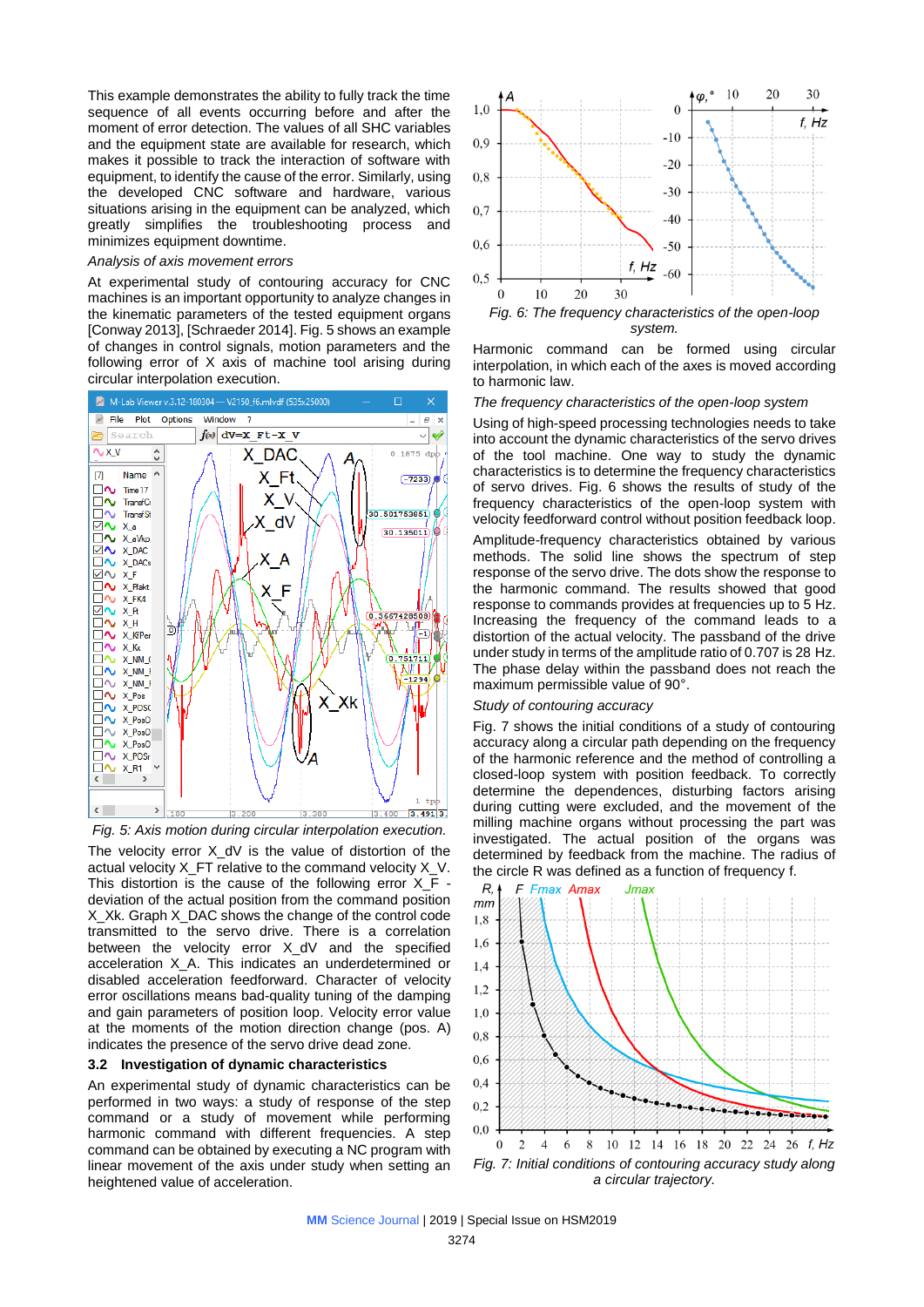

*Fig. 8: Results of contouring accuracy study along a circular trajectory.*

The experiment was carried out at a constant feedrate F < Fmax, chosen in such a way that, when moving around the circle, the limits of acceleration Amax and jerk Jmax are not reached. Used P controller with feedforward loop of velocity (V-feedforward), velocity and acceleration (VAfeedforward), velocity, acceleration and jerk (VAJfeedforward).

Fig. 8 shows the evaluation of the circularity test performed for various frequencies. Even at low frequencies of the order of 4 Hz, the V-feedforward gives an unacceptably large value of the radius error δR. The use of VA- or VAJfeedforward provides higher positioning accuracy, which indicates a significant effect of acceleration. The jerk effect is not significant, so the behavior of VA- and VAJfeedforward remains almost the same up to a frequency of 6 Hz. An increase in the influence of jerk and a corresponding difference in the behavior of the VA- and VAJ-feedforward appear at a frequency of 9 Hz. The value of the jerk is  $114 \text{ m/s}^3$ . A further increase of the frequency (13 Hz and higher) leads to an increase and an excess of the permissible error level for all types of controller. In this case, the smallest error is ensured when using VAJfeedforward.

Thus, while limiting the permissible error δR, the maximum permissible feed rate change depends on the feedforward composition and is much less, than the drive bandwidth determined by studying the frequency response of an open system. Accordingly, to ensure accuracy, it is necessary to limit the frequency of feed change. A SHC study allows to determining the appropriate limitations for specific equipment.

#### **3.3 Investigation of high-speed processes**

In modern high-speed equipment trend of combining different processes, not only cutting, but also, for example, laser cladding. Processes investigation to implement combined technologies require high-speed parameters recording and process control.

#### *Pressure signals registration*

The process of the pressure changing at the pulse action in the pneumatic valve system channel of the technological equipment for different frequencies of the generated pulses and different values of pressure has been studied (Fig. 9). The SHC subsystem designed for high frequency signals recording is used for this investigation. Subsystem allows recording data at a frequency of 1 MHz, which is three orders more than the control cycle frequency. The study found the formation of rarefaction wave (pos. A) in the investigated channel with parameters, which are taken into account by the CNC system during forming the commands of control process.



*Fig. 9: The process of the pressure changing at the pulse action in the pneumatic valve system channel.*

## *Investigation of vibrations during milling*

Fluctuations in machine tools affect the accuracy and quality of machined surfaces, the durability of tools and machine elements. One of the methods for studying vibrations is the analysis of it acoustic emission [Downey 2016], [Bejaxhin 2019]. Acoustic emission in the machining process comprises information about a cutting process, motor operation, spindle rotating, etc. Each process causes vibrations in a narrow frequency band, the amplitude of which describes the process. The coincidence frequency of these oscillations with the natural frequencies of the system will lead to resonance oscillations.

Investigation of acoustic vibrations of the cutting process was performed on a milling machine tool. The rotational frequency of the spindle from 2,500 to 23,000 rpm is used in this investigation.

This investigation allowed determining the spectrum structure of the acoustic emission in the various operating modes for a particular machine (Fig. 10). On the frequency characteristics, natural oscillations are noticeable in several frequency ranges. As the spindle speed increases, some harmonics coincides with the natural frequencies of the equipment. Analysis of the acoustic emission spectrum showed that the most sensitive to the resonance of first, second, sixth and eighth harmonics of the spindle speed.



*Fig. 10: Structure of spectrum of the acoustic emission in the various operating modes.*

**MM** Science Journal | 2019 | Special Issue on HSM2019